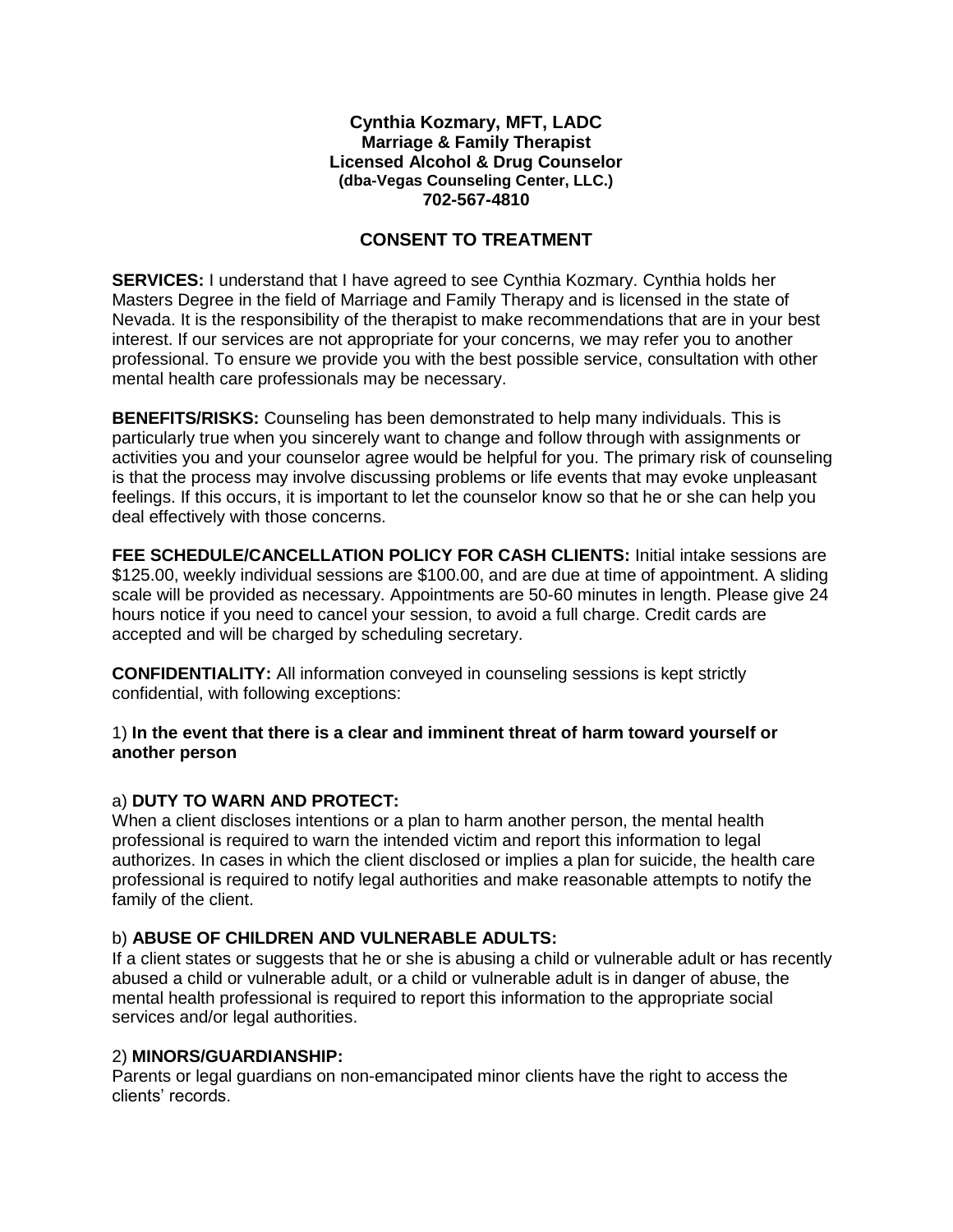3) **LEGAL CONSTRAINTS:** In the event of a court order requiring my testimony**,** under legal consultation, in response to a patient's raising the issue of mental health in lawsuit or when minors have limited rights of confidentiality.

4) **PROFESSIONAL CONSULTATION:** I may consult with other professionals regarding your case to ensure high-quality care. These professionals are required by law to keep confidentiality.

YOUR SIGNATURE ON THIS FORM IS YOUR ACKNOWLWDGEMENT OF THE ABOVE FACTS. PLEASE FEEL FREE TO DISCUSS ANY CONCERNS YOU MAY HAVE ON THESE OR OTHER ADMINISTRATIVE MATTERS WITH YOUR THERAPIST AS THEY ARISE.

**I HAVE READ AND I UNDERSTAND THE CONTENTS OF THE ABOVE MATERIAL AND I VOLUNTARILY AGREE TO PARTICIPATE UNDER THESE CONDITIONS. AS PARENT OR GUADIAN, I ALSO GIVE PERMISSION FOR THE FOLLOWING MINOR CHILDREN TO PARTICIPATE:** 

**Client Signature: \_\_\_\_\_\_\_\_\_\_\_\_\_\_\_\_\_\_\_\_\_\_\_\_\_\_\_\_\_\_\_\_\_\_\_\_\_\_\_\_\_\_\_** 

**Date:**  $\blacksquare$ 

**Provider Signature: \_\_\_\_\_\_\_\_\_\_\_\_\_\_\_\_\_\_\_\_\_\_\_\_\_\_\_\_\_\_\_\_\_\_\_\_\_\_\_\_** 

**Date: \_\_\_\_\_\_\_\_\_\_\_\_\_\_\_\_\_\_\_\_\_\_\_\_\_**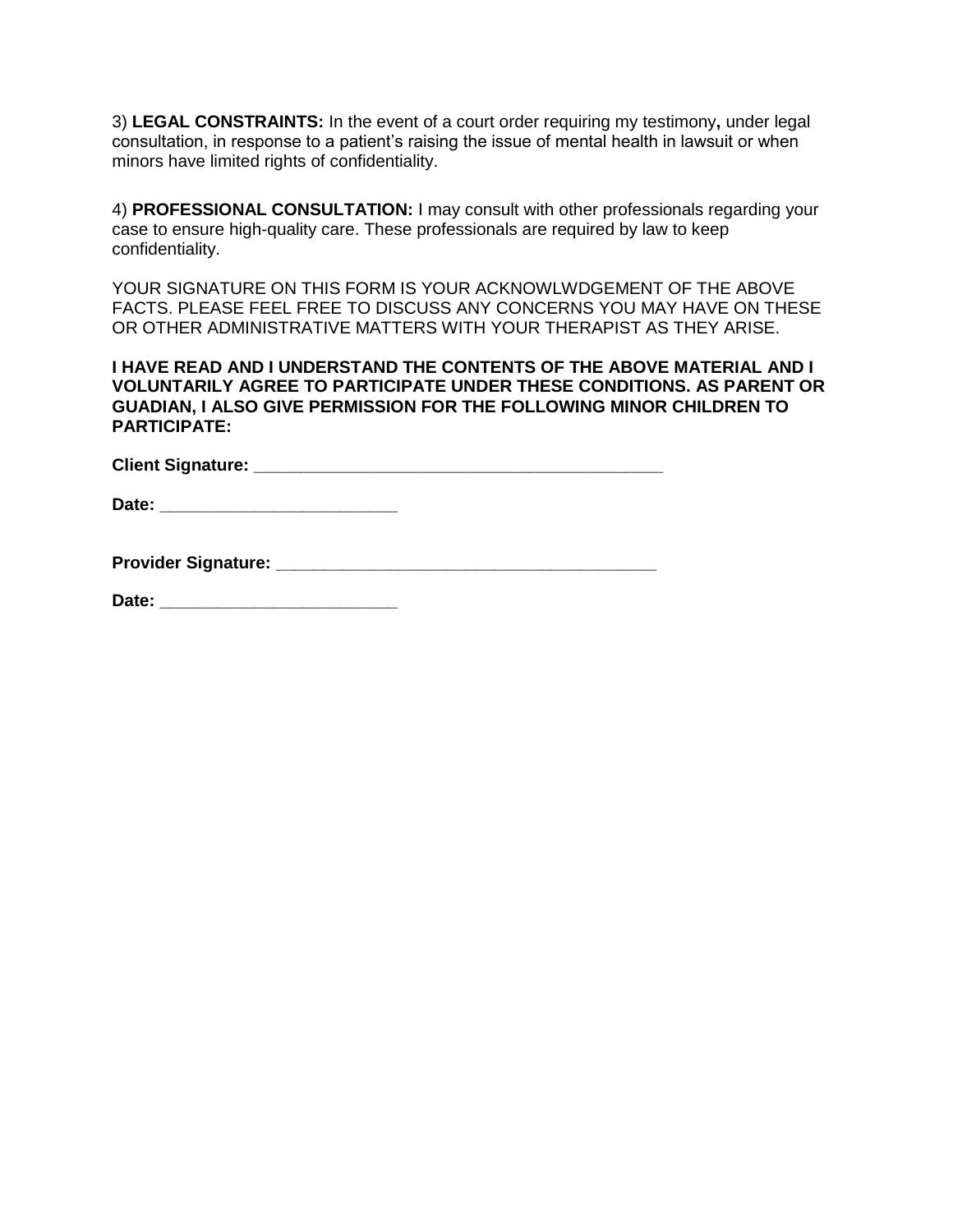# **CLIENT QUESTIONNAIRE**

Please fill out this biographical background form as completely as possible. All information is confidential as outlined in the informed consent form.

| Address:__________________________________City:_________________________Zip:_____                                                                                                                                                 |                                                                                  |  |
|-----------------------------------------------------------------------------------------------------------------------------------------------------------------------------------------------------------------------------------|----------------------------------------------------------------------------------|--|
|                                                                                                                                                                                                                                   |                                                                                  |  |
|                                                                                                                                                                                                                                   |                                                                                  |  |
| May I leave a message? If so, on which number? _________________________________                                                                                                                                                  |                                                                                  |  |
|                                                                                                                                                                                                                                   |                                                                                  |  |
| May I text you?<br>*Please note: Email and Text correspondence is not considered to be a confidential medium of<br>communication.                                                                                                 |                                                                                  |  |
|                                                                                                                                                                                                                                   |                                                                                  |  |
| Relationship:_____________________                                                                                                                                                                                                |                                                                                  |  |
| <b>Medical Doctor/s</b>                                                                                                                                                                                                           |                                                                                  |  |
| Referral Source: <u>Commission Commission Commission Commission Commission Commission Commission Commission</u>                                                                                                                   |                                                                                  |  |
| Education: ___________________________________Current Marital Status:___________                                                                                                                                                  |                                                                                  |  |
|                                                                                                                                                                                                                                   |                                                                                  |  |
| Insurance Carrier: <b>Example 2018 Contract Carriers</b> and Contract Contract Contract Contract Contract Contract Contract Contract Contract Contract Contract Contract Contract Contract Contract Contract Contract Contract Co |                                                                                  |  |
|                                                                                                                                                                                                                                   |                                                                                  |  |
|                                                                                                                                                                                                                                   | Policy ID Number: ________________________________Group Number: ________________ |  |
| Primary Policy Holder's Name: ____________________________Date of Birth: ________                                                                                                                                                 |                                                                                  |  |
|                                                                                                                                                                                                                                   |                                                                                  |  |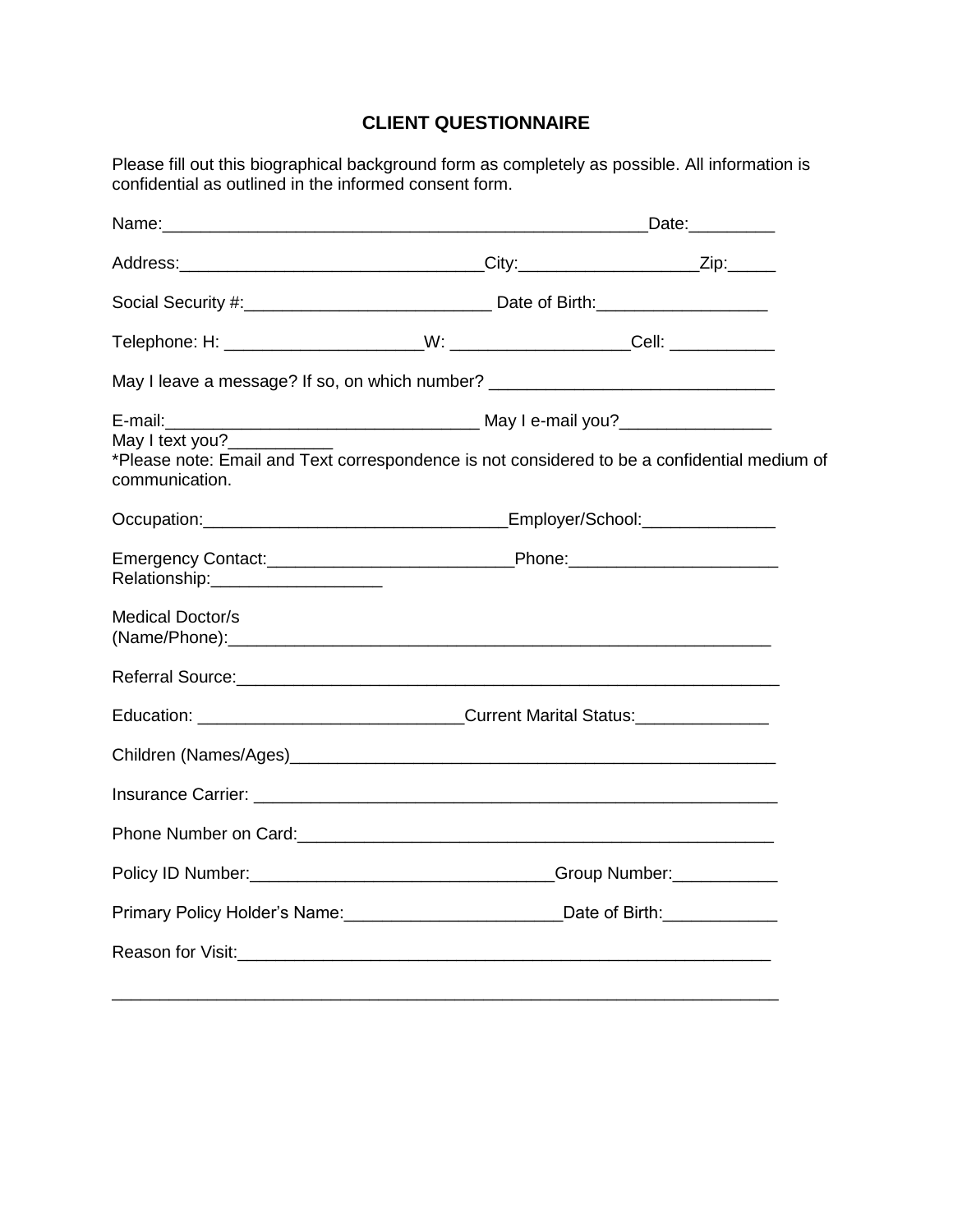The following is a list of common obstacles that often lead people to seek professional assistance. Please check those you feel may apply to you, or add any that you would like to address:

| Anxiety ___Addictions ___Self Esteem<br>Depression ___Alcohol ___Eating Disorders<br>Stress/Tension ___Drugs ___Weight Control<br>Communication ___Relationships ___Personal Image<br>Work Problems ___Sexuality ___Grief/Loss<br>Abortion Cuilt Feelings Chrotional Pain<br>Physical Pain ___Panic Attacks ___Shyness<br>Lack Motivation ___Suicidal Thoughts ___Suicide Attempts |  |  |
|------------------------------------------------------------------------------------------------------------------------------------------------------------------------------------------------------------------------------------------------------------------------------------------------------------------------------------------------------------------------------------|--|--|
| Physical Abuse ___Sexual Abuse ___Phobias<br>____Other:______________________________                                                                                                                                                                                                                                                                                              |  |  |
| Do you have any suicidal feelings? _________ For how long: _____________________                                                                                                                                                                                                                                                                                                   |  |  |
| Have you ever attempted suicide? _________ How? ________________________________                                                                                                                                                                                                                                                                                                   |  |  |
|                                                                                                                                                                                                                                                                                                                                                                                    |  |  |
| Have you ever been prescribed psychiatric medication?                                                                                                                                                                                                                                                                                                                              |  |  |
|                                                                                                                                                                                                                                                                                                                                                                                    |  |  |
| Is there a family history of any of the following?<br>(Please Circle) (Family Member)                                                                                                                                                                                                                                                                                              |  |  |
|                                                                                                                                                                                                                                                                                                                                                                                    |  |  |
|                                                                                                                                                                                                                                                                                                                                                                                    |  |  |
|                                                                                                                                                                                                                                                                                                                                                                                    |  |  |
|                                                                                                                                                                                                                                                                                                                                                                                    |  |  |
|                                                                                                                                                                                                                                                                                                                                                                                    |  |  |
|                                                                                                                                                                                                                                                                                                                                                                                    |  |  |
|                                                                                                                                                                                                                                                                                                                                                                                    |  |  |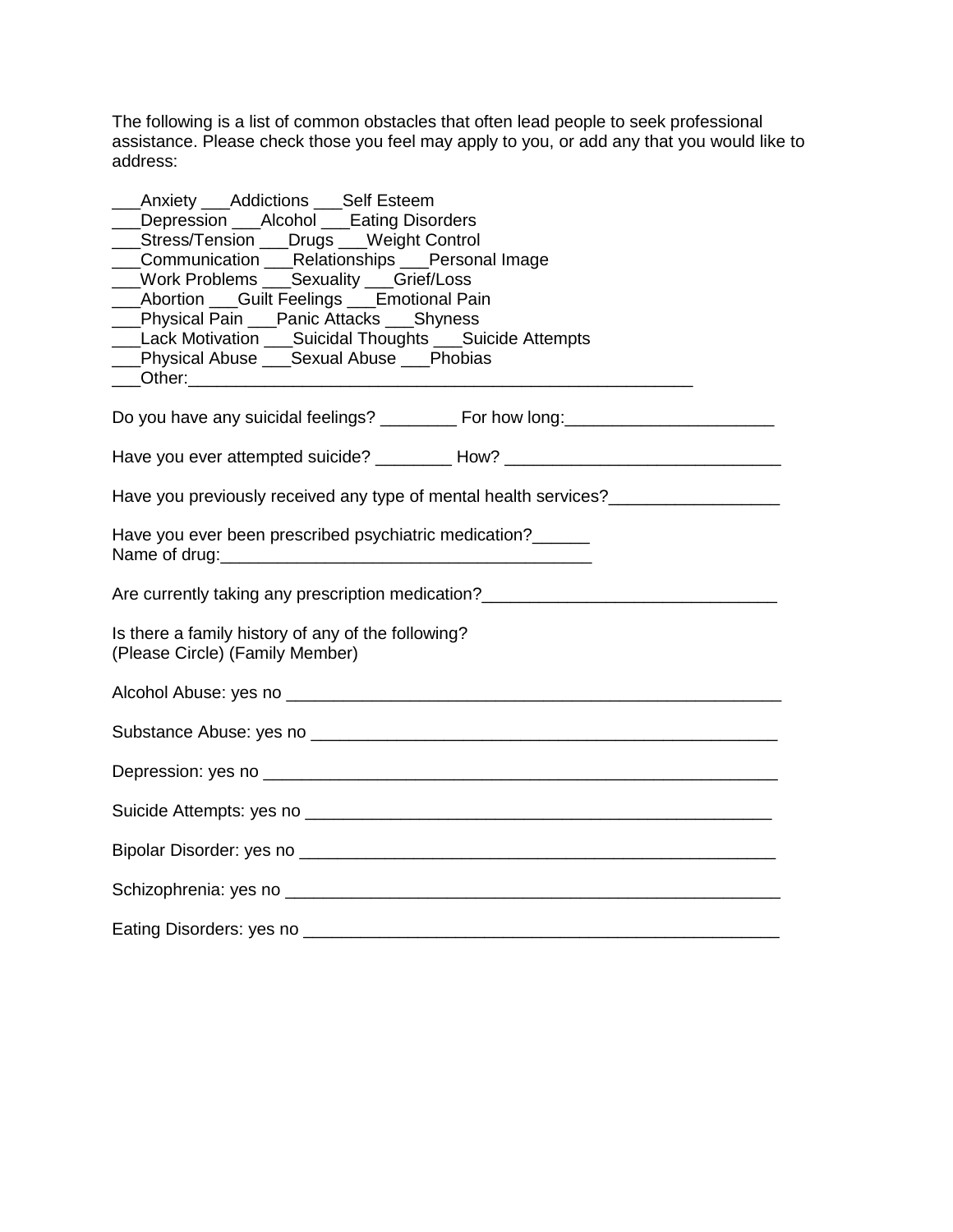Are you currently experiencing overwhelming sadness, grief or depression? □ No □ Yes If yes, for approximately how long?

Are you currently experiencing anxiety, panic attacks or have any phobias? □ No □ Yes

If yes, when did you begin experiencing this?\_\_\_\_\_\_\_\_\_\_\_\_\_\_\_\_\_\_\_\_\_\_\_\_\_\_\_\_\_\_\_\_\_\_\_\_\_\_\_\_\_\_\_\_\_\_\_\_\_\_\_\_\_\_\_\_\_\_\_\_\_\_\_\_\_\_

| Are you currently experiencing any chronic pain? $\Box$ No $\Box$ Yes |  |
|-----------------------------------------------------------------------|--|
| If yes, please                                                        |  |
| describe?                                                             |  |

How often do you drink alcohol? □Daily □Weekly □Monthly □Infrequently □Never If you drink, how much on average do you consume?\_\_\_\_\_\_\_\_\_\_\_\_\_\_\_\_\_\_\_\_\_\_\_\_\_\_\_\_\_\_\_\_\_\_\_\_\_\_\_\_\_\_\_\_\_\_\_\_\_\_\_\_\_\_\_\_\_\_\_\_\_

How often do you engage recreational drug use?  $\Box$  Daily  $\Box$  Weekly  $\Box$  Monthly □ Infrequently □ Never. If yes, which drug(s):\_\_\_\_\_\_\_\_\_\_\_\_\_\_\_\_\_\_\_\_\_\_\_\_\_\_\_\_\_\_\_\_\_\_\_\_\_\_\_\_\_\_\_\_\_\_\_\_\_\_\_\_\_\_\_\_\_\_\_\_\_\_\_

\_\_\_\_\_\_\_\_\_\_\_\_\_\_\_\_\_\_\_\_\_\_\_\_\_\_\_\_\_\_\_\_\_\_\_\_\_\_\_\_\_\_\_\_\_\_\_\_\_\_\_\_\_\_\_\_\_\_\_\_\_\_\_\_\_\_\_\_\_

What are your religious or spiritual beliefs?\_\_\_\_\_\_\_\_\_\_\_\_\_\_\_\_\_\_\_\_\_\_\_\_\_\_\_\_\_\_\_\_\_\_\_\_\_\_\_\_\_\_\_\_\_\_\_\_\_\_\_\_\_\_\_\_\_\_\_\_\_\_\_

Are you currently in a romantic relationship?\_\_\_\_\_ For how long?\_\_\_\_\_\_\_\_\_\_\_\_\_\_\_\_\_\_\_

On a scale of 1-10, how would you rate this relationship?\_\_\_\_\_\_\_\_\_\_\_\_\_\_\_\_\_\_\_\_\_

What significant life changes or stressful events have you experienced recently?

\_\_\_\_\_\_\_\_\_\_\_\_\_\_\_\_\_\_\_\_\_\_\_\_\_\_\_\_\_\_\_\_\_\_\_\_\_\_\_\_\_\_\_\_\_\_\_\_\_\_\_\_\_\_\_\_\_\_\_\_\_\_\_\_\_\_\_\_ \_\_\_\_\_\_\_\_\_\_\_\_\_\_\_\_\_\_\_\_\_\_\_\_\_\_\_\_\_\_\_\_\_\_\_\_\_\_\_\_\_\_\_\_\_\_\_\_\_\_\_\_\_\_\_\_\_\_\_\_\_\_\_\_\_\_\_\_

\_\_\_\_\_\_\_\_\_\_\_\_\_\_\_\_\_\_\_\_\_\_\_\_\_\_\_\_\_\_\_\_\_\_\_\_\_\_\_\_\_\_\_\_\_\_\_\_\_\_\_\_\_\_\_\_\_\_\_\_\_\_\_\_\_\_\_ \_\_\_\_\_\_\_\_\_\_\_\_\_\_\_\_\_\_\_\_\_\_\_\_\_\_\_\_\_\_\_\_\_\_\_\_\_\_\_\_\_\_\_\_\_\_\_\_\_\_\_\_\_\_\_\_\_\_\_\_\_\_\_\_\_\_\_

\_\_\_\_\_\_\_\_\_\_\_\_\_\_\_\_\_\_\_\_\_\_\_\_\_\_\_\_\_\_\_\_\_\_\_\_\_\_\_\_\_\_\_\_\_\_\_\_\_\_\_\_\_\_\_\_\_\_\_\_\_\_\_\_\_\_\_

 $\overline{\phantom{a}}$  ,  $\overline{\phantom{a}}$  ,  $\overline{\phantom{a}}$  ,  $\overline{\phantom{a}}$  ,  $\overline{\phantom{a}}$  ,  $\overline{\phantom{a}}$  ,  $\overline{\phantom{a}}$  ,  $\overline{\phantom{a}}$  ,  $\overline{\phantom{a}}$  ,  $\overline{\phantom{a}}$  ,  $\overline{\phantom{a}}$  ,  $\overline{\phantom{a}}$  ,  $\overline{\phantom{a}}$  ,  $\overline{\phantom{a}}$  ,  $\overline{\phantom{a}}$  ,  $\overline{\phantom{a}}$ 

| Have you ever received counseling? | What did you |
|------------------------------------|--------------|
| like/dislike                       |              |

What are your strengths and areas for improvement?\_\_\_\_\_\_\_\_\_\_\_\_\_\_\_\_\_\_\_\_\_\_\_\_\_\_\_\_\_\_\_\_\_\_\_\_\_\_\_\_\_\_\_\_\_\_\_\_\_\_\_\_\_\_\_\_

What do you expect to achieve through therapy?\_\_\_\_\_\_\_\_\_\_\_\_\_\_\_\_\_\_\_\_\_\_\_\_\_\_\_\_\_\_\_\_\_\_\_\_\_\_\_\_\_\_\_\_\_\_\_\_\_\_\_\_\_\_\_\_\_\_\_\_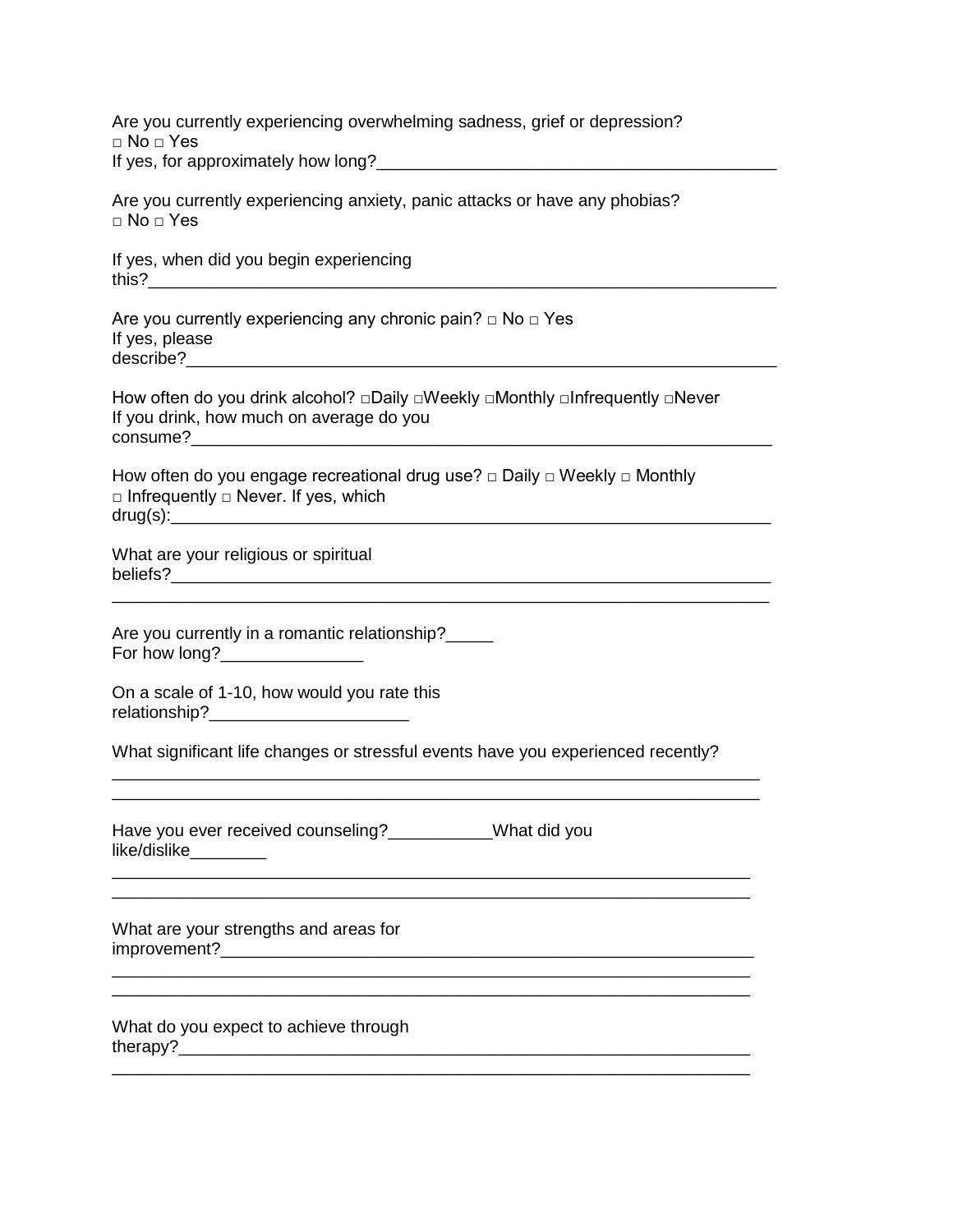## **FINANCIAL POLICY**

Thank you for choosing Cynthia Kozmary as your Behavior Healthcare Provider. Please understand that payment for my services is part of your treatment. You are required to read and sign prior to treatment.

- **All Clients must complete the following forms before seeing the Provider:**
	- **Consent to Treat**
	- **Client Questionnaire**
	- **Financial Policy**
	- **HIPPA**

● **Current Insurance cards and a photo ID must be presented at your initial session for copying purposes.**

● **Full payment is due on the day and time of session for Cash Clients, unless PRIOR arrangements have been made.**

● **Co-pays, Co-insurance and Deductable payments are due on the day and time of your session.**

● **For your convenience, we accept cash, check, VISA and Mastercard (which includes Debit Cards)** A \$2.00 fee will be added if you pay by credit card.

● **Any balance due from prior sessions must be paid prior to any subsequent sessions.**

● **Any Client who fails to show up for their session, and does not call at least 24 hours in advance, may be charged a fee of \$100. (Your insurance company will not reimburse us for this fee, it is your responsibility)**

● **Please note: waiving insurance deductibles, co-pays and co-insurance is illegal and is a breach of contract with insurance companies, therefore, we are unable to waive any co-pays, etc.**

Thank you for your understanding and cooperation. Please let us know if you have any questions or concerns regarding this form.

I have read and understand the above Financial Agreement with Cynthia Kozmary (dba-Vegas Counseling Center, LLC.)

\_\_\_\_\_\_\_\_\_\_\_\_\_\_\_\_\_\_\_\_\_\_ \_\_\_\_\_\_\_\_\_\_\_\_\_\_\_\_\_\_\_\_\_\_\_\_\_\_\_\_\_\_\_\_\_\_\_

(Please print your name) (Date)

\_\_\_\_\_\_\_\_\_\_\_\_\_\_\_\_\_\_\_\_\_\_\_ \_\_\_\_\_\_\_\_\_\_\_\_\_\_

(Please sign your name) Provider Signature Date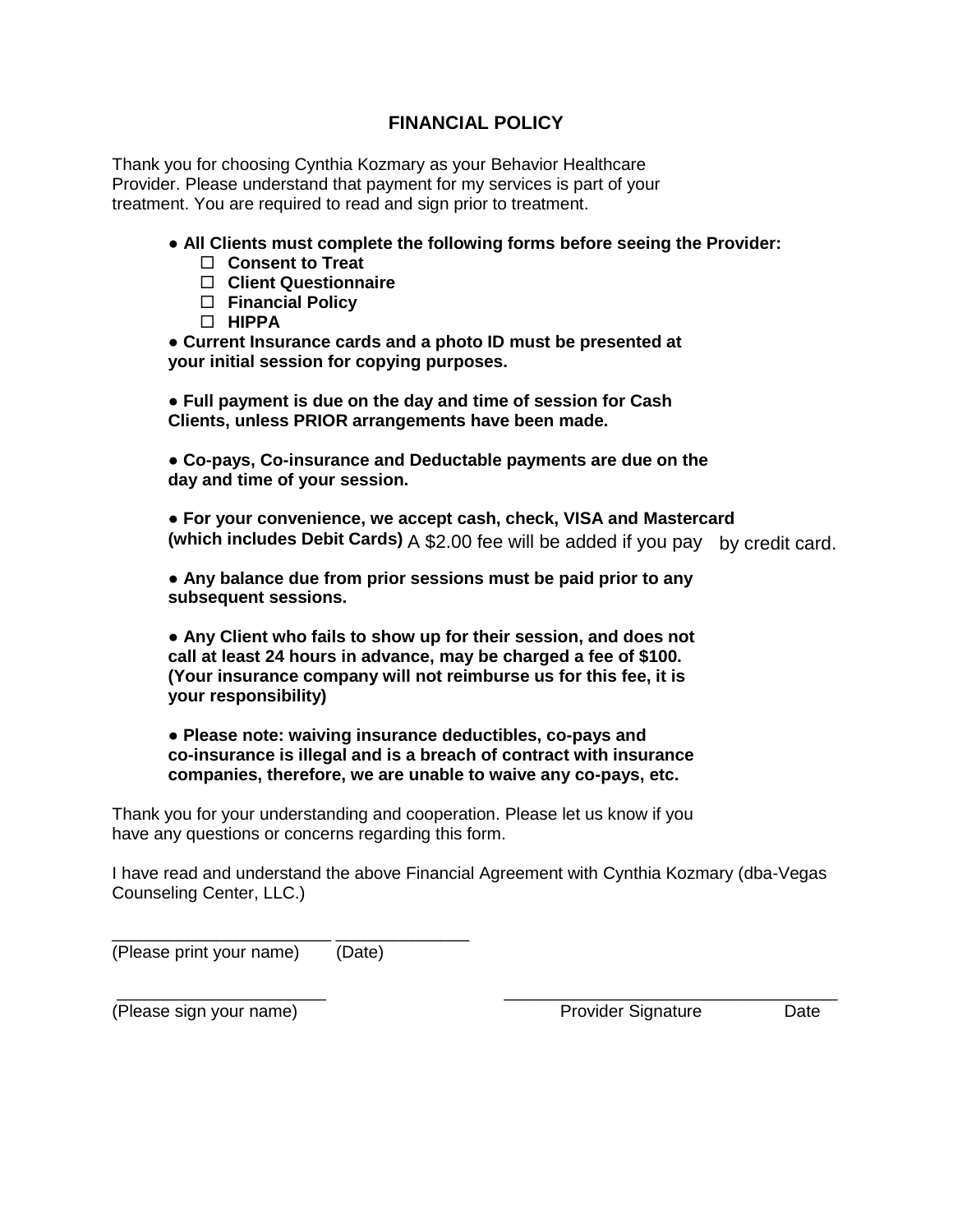#### **HIPPA**

Confidentiality Statement and the Health Insurance Portability & Accountability Act (HIPPA)

#### NOTICE OF PRIVACY PRACTICES

#### Effective Date: January 1, 2008

THIS NOTICE DESCRIBES HOW YOUR MEDICAL OR PROTECTED HEALTH INFORMATION MAY BE USED AND DISCLOSED AND HOW YOU CAN GET ACCESS TO THIS INFORMATION. PLEASE REVIEW IT CAREFULLY.

As mental health professionals we are committed to protecting your health information. We are required by law to: maintain the privacy of your protected health information or PHI; give you a notice of our legal duties and privacy practices with respect to your PHI; and follow the terms of the Notice currently in effect.

This Notice of Privacy Practices is required by the Privacy Rules of the Health Insurance Portability and Accountability Act (HIPAA). It describes how we use and disclose information about you, called protected health information, to carry out treatment, payment or health care operations and for other purposes that are permitted or required by law. It also describes your rights to access and control your PHI. PHI is information about you, including demographic information, that may identify you and that relates to your past, present or future physical or mental health or condition; or the provision or payment of your health care. This Notice of Privacy Practices applies to all of your PHI used to make decisions about your care that we generate or maintain. Different privacy practices may apply to your PHI that is created or kept by other people or entities. This Notice of Privacy Practices will be followed by all employees, students and volunteers associated with this mental health practice.

The following categories describe the ways that we may use and disclose your PHI with your consent. Not every use or disclosure in a category will be listed. If you do not consent, we cannot provide you with treatment except in an emergency situation or when we cannot communicate with you for some other reason. If you are concerned about a possible use or disclosure of any part of your PHI, you may request a restriction.

**Treatment:** We may use your PHI to provide you with medical treatment and services. We may disclose your PHI to physicians, nurses, technicians, medical students and other health care personnel who need to know your PHI for your care and continued treatment. We may share your PHI in order to coordinate services, such as prescriptions, lab work, x-rays and other services. For example, your physician may refer you to a specialist for additional treatment. The specialist may request additional information from your physician regarding your medical history. In addition, a physician may need to know the medications you were prescribed by the specialist so that he can arrange for appropriate treatment and follow-up care. We may use and disclose your PHI to tell you about or arrange for possible treatment options for your continued care, such as rehabilitation, home care, family members or others.

**Payment:** We may use and disclose your PHI for the purpose of determining coverage, billing, collections, claims management, medical data processing and reimbursement. PHI may be released to an insurance company, third party payer or other entity (or their authorized representatives) involved in the payment of your medical bill and may include copies or excerpts of your medical record that are necessary for payment of your account. For example, a bill sent to a third party payer may include information identifying you, your diagnosis, and procedures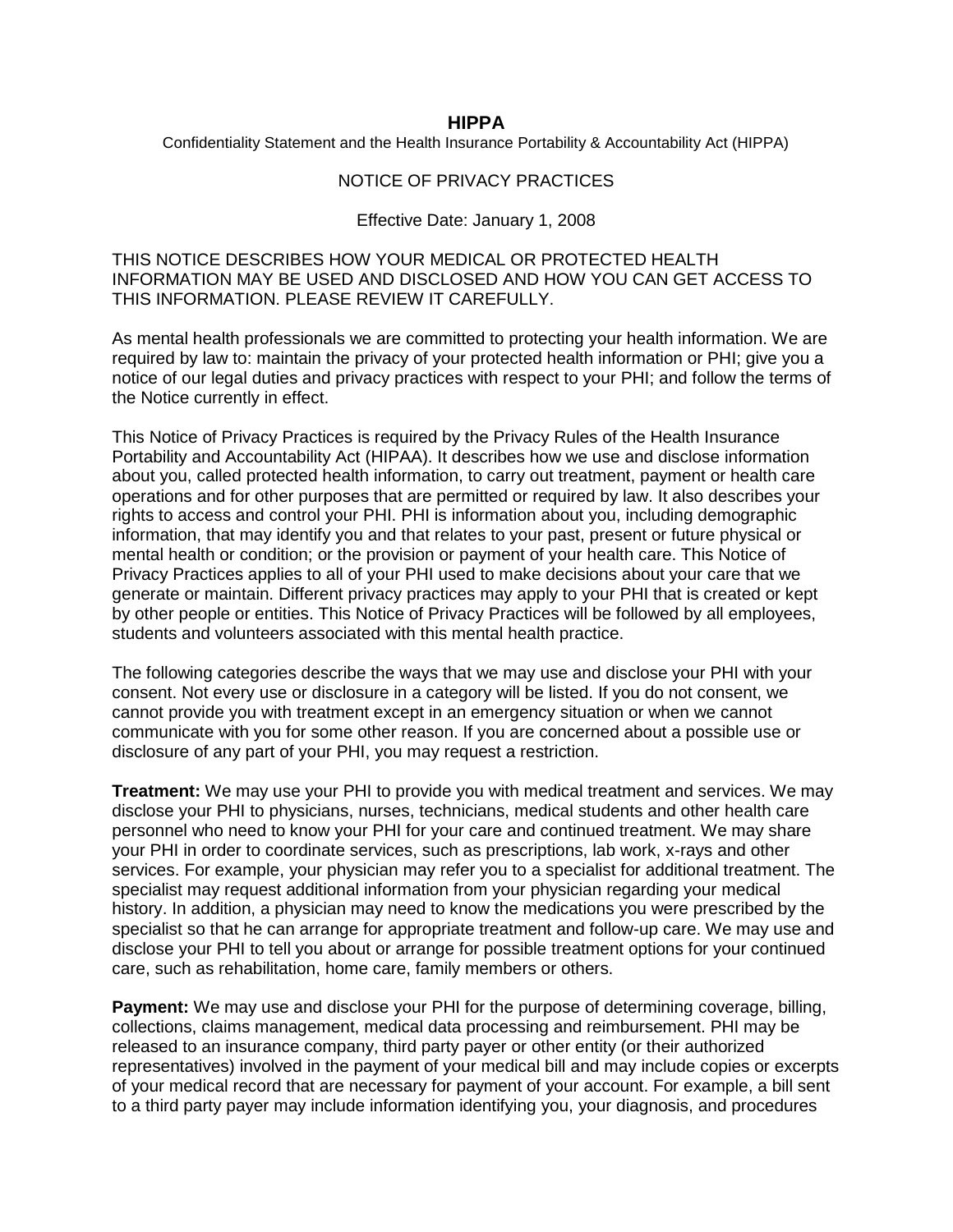and supplies used. We may also tell your health plan about a treatment you are going to receive to obtain prior approval or determine whether your plan will cover the treatment.

**Business Associates:** We may disclose your PHI to business associate with whom we contract to provide services on our behalf that requires the release of PHI. However, we only will make these disclosures if we have received satisfactory assurance that the other entity will properly safeguard your PHI. For example, we may contract with another entity to provide transcription or billing services.

## **SPECIAL CIRCUMSTANCES**

**Emergencies:** Your authorization is not required if you need emergency treatment. We will try to get your authorization as soon as practical after the emergency.

**Mental Health/Substance Abuse:** In certain circumstances, we may not disclose your PHI, including psychotherapy notes, to you without the written consent of your physician or to others without your written authorization or a court order.

## **DISCLOSURES REQUIRING YOUR AUTHORIZATION**

**Family/Friends:** Unless you object orally or in writing, we may disclose your PHI to a friend or family member who is involved in your medical care or who helps pay for your care. We may disclose your PHI to an entity assisting in a disaster relief effort so that your family can be notified about your condition, status and location. If you are unable or unavailable to agree or object, we will use our best judgment in communicating with your family and others. **Appointment Reminders:** We may use and disclose your PHI to contact you as a reminder that you have an appointment for treatment or medical care. This may be done through an automated system or by one of our staff members. If you are not home, we may leave a message on an answering machine or with the person answering the phone. **Other Uses:** We must obtain a separate authorization from you to use or disclose your PHI for situations not described in this Notice.

## **CERTAIN USES/DISCLOSURES THAT DO NOT REQUIRE YOUR AUTHORIZATION:**

**Regulatory Agencies:** We may disclose your PHI to a health oversight agency for activities authorized by law, including, but not limited to, licensure, certification, audits, investigations, inspections and medical device reporting. We may provide your PHI to assist the government when it conducts an investigation or inspection of a healthcare provider or organization.

**Law Enforcement:** We may disclose your PHI if asked to do so by a law enforcement official: (i) in response to a court order, warrant, summons or other similar process; (ii) to identify or locate a suspect, fugitive, material witness, or missing person; (iii) about the victim of a crime, if under limited circumstances, we are unable to obtain the persons agreement; (iv) about a death we believe may be the result of criminal conduct; (v) about criminal conduct at the Health and Wellness Center; and (vi) in emergency circumstances to report a crime; the location of a crime or victims, or the identity, description or location of the person who committed the crime.

**Lawsuits and Disputes:** If you are involved in a lawsuit or a dispute, we may disclose medical information about you in response to a court or administrative order. We may disclose medical information about you in response to a subpoena or discovery request, but only if efforts have been made to inform you about the request or to obtain an order protecting the information requested, unless the physician-patient privilege has been waived.

**Judicial and Administrative Proceedings:** We may disclose your PHI in the course of any administrative or judicial proceeding.

**To Avoid Harm:** In order to avoid a serious threat to the health and safety of a person or the public, we may disclose PHI to law enforcement personnel or persons able to prevent or lessen such harm. We may notify a person who may have been exposed to a disease or may be a risk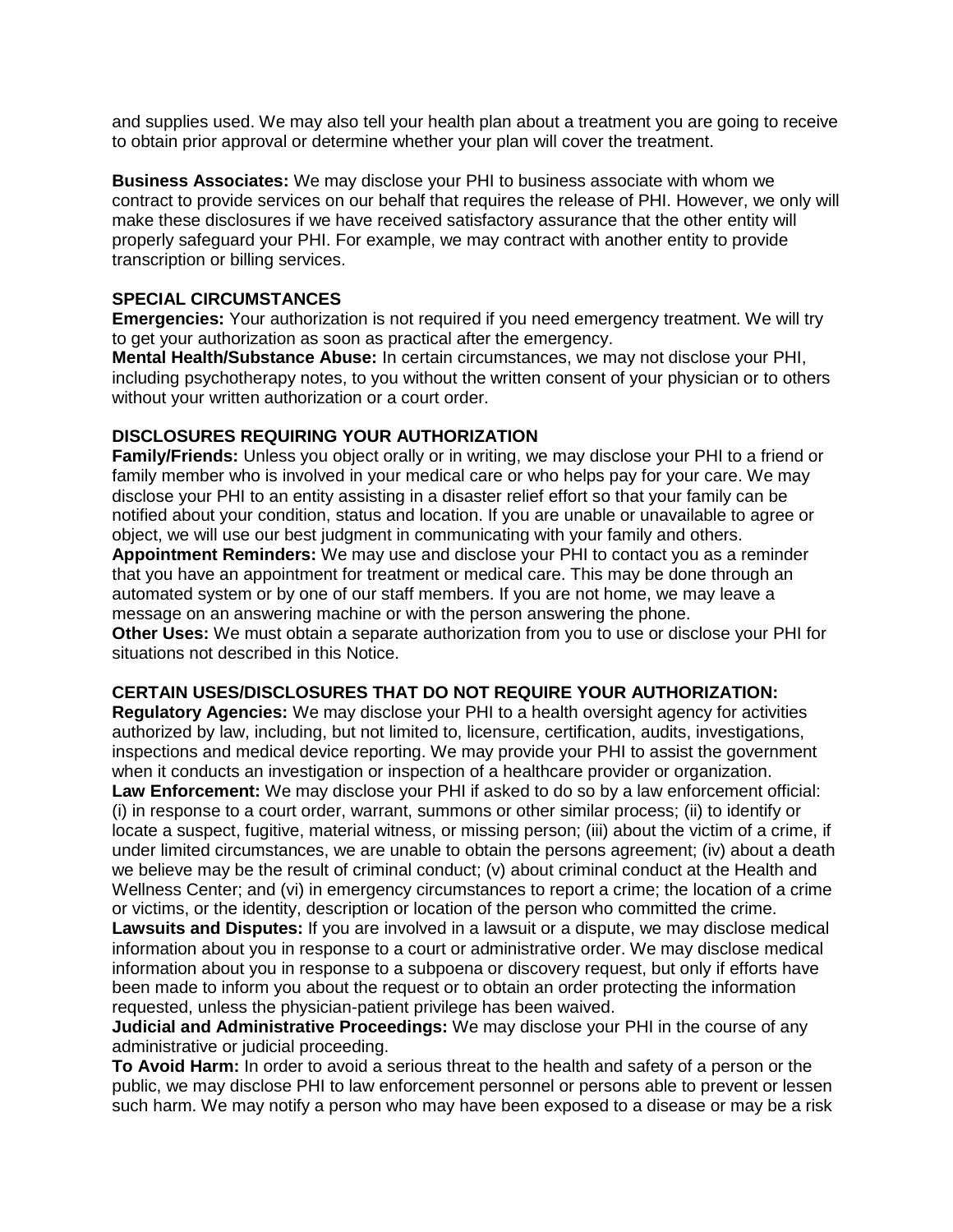for contracting or spreading a disease or condition as ordered by public health authorities or allowed by state law.

**Required by Law:** We will disclose your PHI when required to do so by federal or state law. For example, we are required to report suicidal or homicidal threats when it is determined that the threat will likely be carried out. We are also required to report child and elder abuse as mandated by the Nevada Revised Statues.

## **PATIENT HEALTH INFORMATION RIGHTS**

Although all records concerning your treatment at our mental health offices are the property of the individual clinician that you are seeing, you have the following rights concerning your PHI. **Right to Confidential Communications:** You have the right to receive confidential communications of your PHI by alternative means or at alternative locations. For example, you may request that we only contact you at work or by mail. You must submit your request in writing and identify how or where you wish to be contacted. We will accommodate all reasonable requests.

**Right to Inspect and Copy:** You have the right to inspect and copy your PHI as provided by law. This right does not apply to psychotherapy notes. A request must be made in writing. We have the right to charge you the amounts allowed by state or federal law for such copies. We may also charge for postage if you request that we mail the information. We may deny your request to inspect and copy in certain circumstances. If you are denied access, you may request that the denial be reviewed. A licensed healthcare professional chosen by us will review your request and the denial. The person conducting the review will not be the person who denied your request. We will comply with the outcome of the review.

**Right to Amend:** If you feel that the PHI we have about you is incorrect or incomplete, you have the right to request an amendment of your PHI. We cannot delete or destroy any information already included in your record. You must submit your request in writing and provide a reason that supports your amendment request. We may deny your request for an amendment if it is not in writing, does not include a reason to support the request; or the information (i) was not created by us (unless the person or entity that created the information is not available to make the amendment; (ii) is not part of the medical record that we maintain; (iii) is not part of the information that you would be permitted to inspect or copy; or (iv) is accurate and complete. **Right to an Accounting:** You have the right to obtain a statement of certain disclosures of your PHI to third parties, except those disclosures made for treatment, payment or healthcare operations or authorized pursuant to this Notice. To request this list, you must submit your request in writing and state a time period no longer than six (6) months which may not include dates prior to April 14, 2003. If you request more than one (1) accounting in a 12-month period, we may charge you for the costs of providing the list. We will notify you of the cost involved and you may choose to modify or withdraw your request before any costs are incurred.

**Right to Request Restrictions:** You have the right to request restrictions or limitations on PHI we use or disclose about you unless our use or disclosure is required by law. You also have the right to request a limit on the medical information we disclose about you to someone who is involved in your care or the payment for your care, like a family member or friend. For example, you may want to pay cash for certain services instead of having information submitted to your insurance company for payment. We are not required to honor your request. To request restrictions, you must make your request in writing and tell us (i) what information you want to limit; (ii) whether you want to limit our use, disclosure or both; and (iii) to whom you want the limits to apply. If we agree, we will comply with your request unless the information is needed to provide emergency treatment to you.